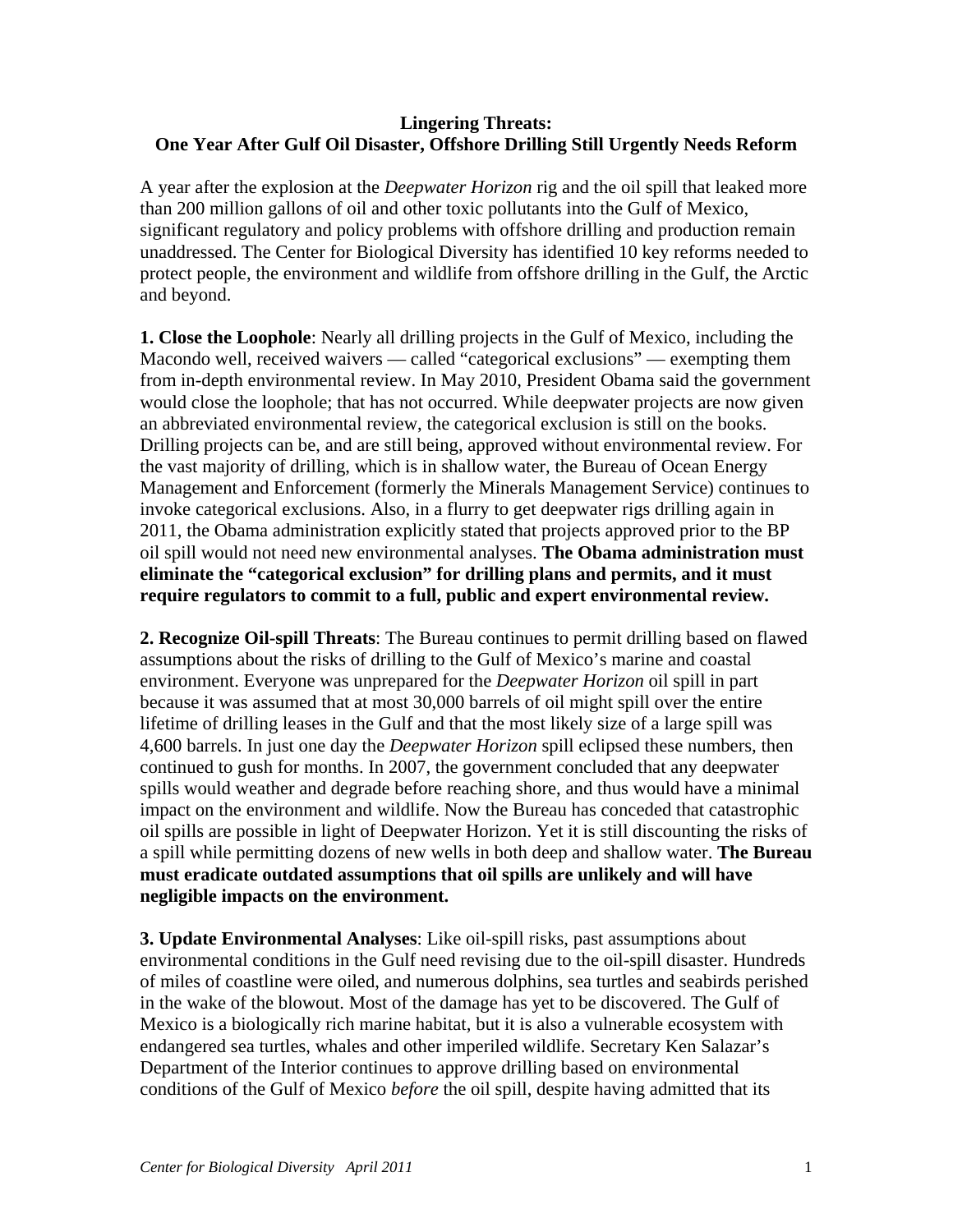environmental analysis needs to be supplemented. **The Bureau must revise its environmental impact statement for offshore oil and gas activities in the Gulf in light of the damage caused by the** *Deepwater Horizon* **explosion and spill, and it should take this into account prior to permitting new projects.** 

**4. Curb Expansion of Risky Drilling:** There are nearly 4,000 offshore oil and gas operations in the Gulf already, and the Obama administration is seeking to expand. Just before the *Deepwater Horizon* blowout, Interior Secretary Salazar announced plans for the largest U.S. expansion of offshore drilling in three decades. In the wake of the disaster, some of those areas are temporarily off the table, but others are still slated for new leases and development. Meanwhile, a recent report by the Interior Department revealed that more than two-thirds of offshore leases already issued in the Gulf of Mexico are inactive, without any oil exploration or production. **Offshore drilling leases are a privilege and turn public resources into private benefit, so until and unless drilling is made completely safe new leases should be off the table.** 

**5. Stop the Noise:** Oil and gas exploration is an acoustic nightmare for marine mammals in the Gulf of Mexico, and the government has never complied with the laws intended to protect these animals from harassment and harm. Each year the Bureau hands out permits to oil companies to conduct seismic surveys to search for subsea reservoirs of oil and gas. These surveys are almost as loud as explosives, and the noise can cause hearing loss, interfere with communications, and disrupt normal breeding and feeding of sperm whales and other marine mammals. All of these permits are in plain violation of the Marine Mammal Protection Act and Endangered Species Act. **The Bureau needs to fully comply with environmental laws prior to approving noisy seismic survey activities, and should take steps to protect the most sensitive areas through closures.**

**6. Reform the Oil-spill Liability Cap:** Under the current Oil Pollution Act, the industry avoids full liability and compensation for damages in three ways. First, liability for damages not caused by "gross negligence, willful misconduct or violation of applicable federal regulation" is capped at \$75 million per incident. Second, the highest level of financial responsibility that an offshore drilling source must demonstrate is \$150 million, even if the entity has engaged in a grossly negligent or unlawful way. Third, the oil-spill trust fund is vastly underfunded, presently containing approximately \$2 billion. The solutions are straightforward: raise and/or eliminate the liability caps and ensure through a "pay in" or "insurance" system that all costs of spills such as the BP disaster are fully compensated.. **Congress needs to lift the liability cap and require that oil companies be held fully accountable for their drilling risks.** 

**7. Shore Up Safety Concerns**: Despite a new forensic report that the BP blowout preventer had a design defect, the Bureau has approved nearly a dozen new permits to drill in deepwater. The supposedly fail-safe blowout preventers are now known to be unable to cut through a bent pipe, and questions remain about whether they can cut through the thick joint sections that recur along the drill pipe. While the government has announced that it will develop new safety standards, it has pushed through permits *before* instating new requirements that address blowout preventer failures. **If blowout**